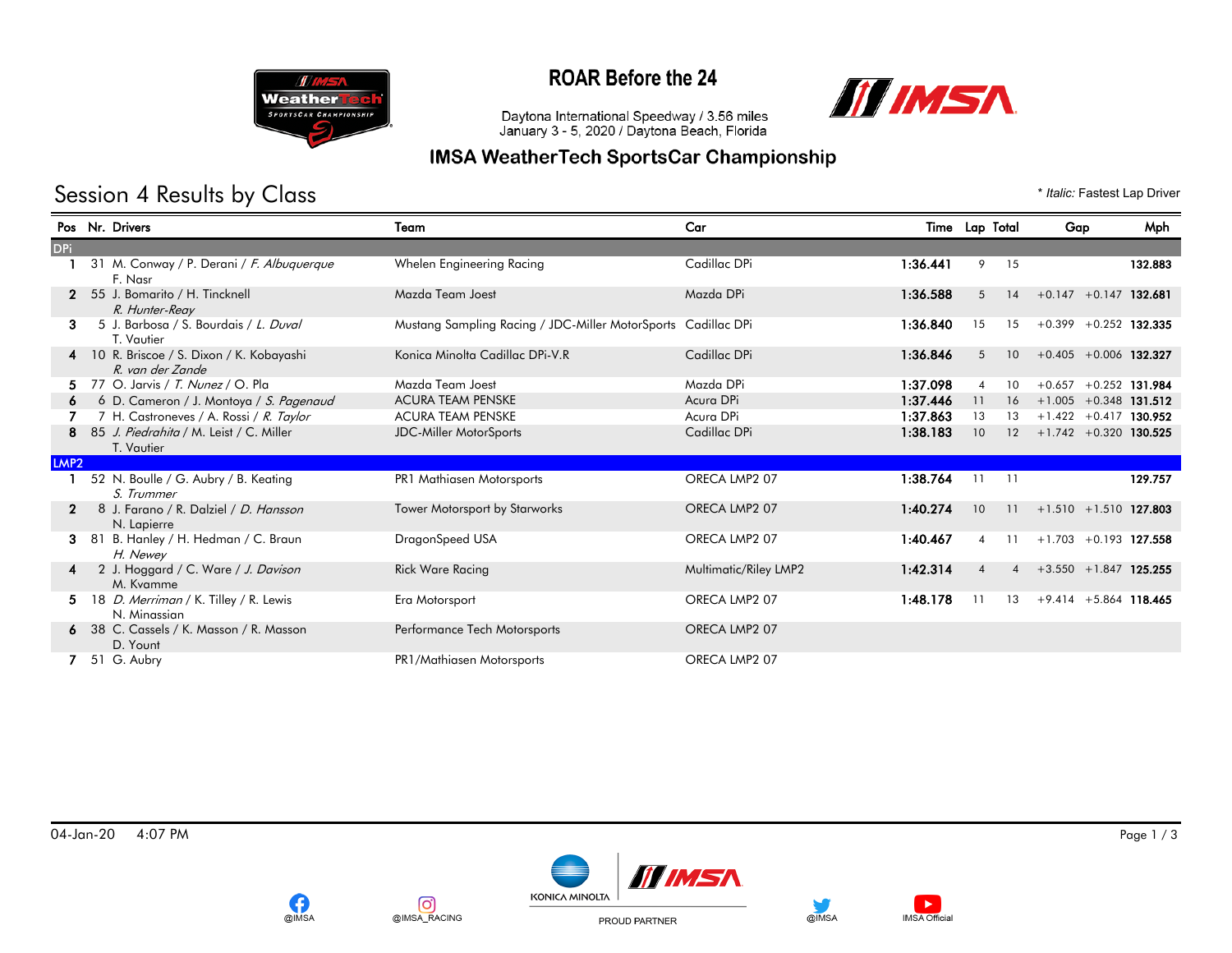

## **ROAR Before the 24**



Daytona International Speedway / 3.56 miles<br>January 3 - 5, 2020 / Daytona Beach, Florida

#### **IMSA WeatherTech SportsCar Championship**

# Session 4 Results by Class  $*$  *Italic:* Fastest Lap Driver

|             | Pos Nr. Drivers                                         | Team                | Car                | Time     | Lap Total            | Gap                         | Mph     |
|-------------|---------------------------------------------------------|---------------------|--------------------|----------|----------------------|-----------------------------|---------|
| <b>GTLM</b> |                                                         |                     |                    |          |                      |                             |         |
|             | 1 912 E. Bamber / L. Vanthoor / M. Jaminet              | Porsche GT Team     | Porsche 911 RSR-19 | 1:44.542 | $\mathsf Q$<br>10    |                             | 122.586 |
|             | 2 62 D. Serra / J. Calado                               | Risi Competizione   | Ferrari 488 GTE    | 1:44.885 | 14<br>14             | $+0.343 + 0.343$ 122.185    |         |
|             | 3 4 O. Gavin / T. Milner / M. Fassler                   | Corvette Racing     | Corvette C8.R      | 1:45.107 | 5                    | $5 + 0.565 + 0.222$ 121.927 |         |
|             | 4 3 N. Catsburg / A. Garcia / J. Taylor                 | Corvette Racing     | Corvette C8.R      | 1:45.154 | 8<br>6               | $+0.612 + 0.047$ 121.872    |         |
|             | 5 911 N. Tandy / F. Makowiecki / M. Campbell            | Porsche GT Team     | Porsche 911 RSR-19 | 1:45.494 | 10 <sup>1</sup><br>6 | $+0.952 +0.340$ 121.479     |         |
|             | 6 24 J. Krohn / J. Edwards / C. Mostert<br>A. Farfus    | <b>BMW Team RLL</b> | BMW M8 GTE         | 1:46.915 |                      | $+2.373 + 1.421$ 119.865    |         |
|             | 7 25 B. Spengler / C. De Phillippi / P. Eng<br>C. Herta | <b>BMW Team RLL</b> | BMW M8 GTE         | 1:47.171 |                      | $+2.629 + 0.256$ 119.579    |         |







PROUD PARTNER

@IMSA